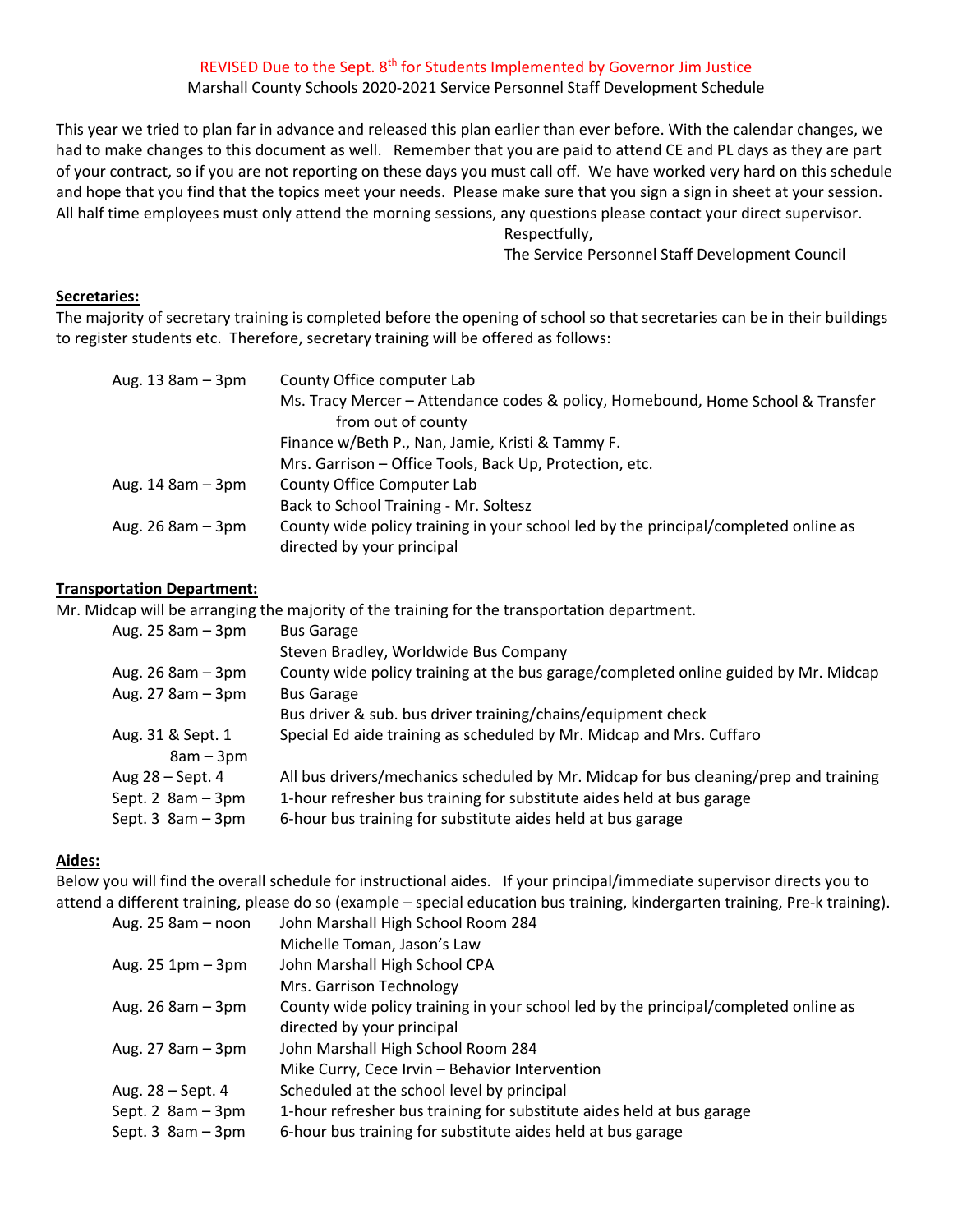## **Custodians:**

| Aug. 25 8am - noon    | John Marshall High School CPA                                                                                                                                                      |
|-----------------------|------------------------------------------------------------------------------------------------------------------------------------------------------------------------------------|
|                       | Mrs. Garrison - K12 email, work order database, etc.                                                                                                                               |
| Aug. $25$ 1pm $-$ 3pm | Work in your building                                                                                                                                                              |
|                       | After school begins maintenance personnel will come to your school to take custodians<br>around to see all shut offs, panels, etc. Submit a sign in sheet for this training/hours. |
| Aug. $26$ 8am $-$ 3pm | County wide policy training in your school led by the principal/completed online as<br>directed by your principal                                                                  |
| Aug. $27$ 8am $-$ 3pm | <b>Sherrard Auditorium</b>                                                                                                                                                         |
|                       | 8am - 10am Mr. Cook, Health Department                                                                                                                                             |
|                       | 10am - noon Mr. Bonar, Inspector                                                                                                                                                   |
|                       | 1pm - 3pm Mr. Cunningham, American Sanitary                                                                                                                                        |
| Aug. $28 - Sept.4$    | Report to your school/base location                                                                                                                                                |
|                       |                                                                                                                                                                                    |

## **Maintenance:**

Mr. Price will hold trainings for the maintenance department in July and submit the sign in sheets. This affords them the opportunity to be in the schools to repair items prior to school starting. Often times when staff come back to school things need repaired prior to the first day.

Aug. 26 8am – 3pm County wide policy training led by Mr. Price and Mr. Chaplin at the Maintenance Office

# **Cooks:**

| Aug. $25$ 8am $-$ 3pm | John Marshall High School Cafeteria - All Cooks<br>What's on the Menu for 2021<br>Ms. Derico |
|-----------------------|----------------------------------------------------------------------------------------------|
|                       |                                                                                              |
| Aug. $26$ 8am $-$ 3pm | County wide policy training in your school led by the principal/completed online as          |
|                       | directed by your principal                                                                   |
| Aug. $27$ 8am $-$ 3pm | John Marshall High School Cafeteria - All Cooks                                              |
|                       | Where are we nowPost Covid 19??                                                              |
|                       | Ms. Derico & Moundsville Health Dept.                                                        |
| Aug; 28 – Sept. 4     | Report to your school/base location                                                          |
|                       |                                                                                              |

"NT" Nontraditional teaching days are days when students learn remotely but all staff report to their school. There are times when principals want all service personnel in their buildings for training and other times when principals want other options for service personnel. If your principal/immediate supervisor directs you to stay in your building for training/work on any NT day that is what you do. Your principal may also approve that you attend one of the following trainings. If you want to sign up for one of these trainings you need to call Barb Peabody at 304‐843‐4400 ext. 350 or email her at bpeabody@k12.wv.us.

\_\_\_\_\_\_\_\_\_\_\_\_\_\_\_\_\_\_\_\_\_\_\_\_\_\_\_\_\_\_\_\_\_\_\_\_\_\_\_\_\_\_\_\_\_\_\_\_\_\_\_\_\_\_\_\_\_\_\_\_\_\_\_\_\_\_\_\_\_\_\_\_\_\_\_\_\_\_\_\_\_\_\_\_\_\_\_\_\_\_\_\_\_\_\_\_\_\_

Mr. Midcap will schedule trainings or the bus rodeo on NT days. Mechanics/bus drivers should report to the bus garage on these days unless approved to attend one of the trainings listed below. Substitute bus drivers are afforded 18 hours of paid training a year per state code. Those drivers will be paid to attend with the rest of the Transportation Dept. on August  $7<sup>th</sup>$ , November 25<sup>th</sup>, and April 6<sup>th</sup>.

| October 7 <sup>th</sup> | $8am - 11am$ | County Office Computer lab                       |
|-------------------------|--------------|--------------------------------------------------|
|                         |              | Email, listserve, internet safety                |
|                         | 8am – 11am   | John Marshall Main Commons                       |
|                         |              | <b>CPR/First Aid</b>                             |
|                         | $8am - 11am$ | John Marshall Library $-2^{nd}$ Floor by commons |
|                         |              | <b>Food Handlers</b>                             |
|                         | $8am - 11am$ | County Office Board Room                         |
|                         |              | Michelle Wells - Introduction to Autism          |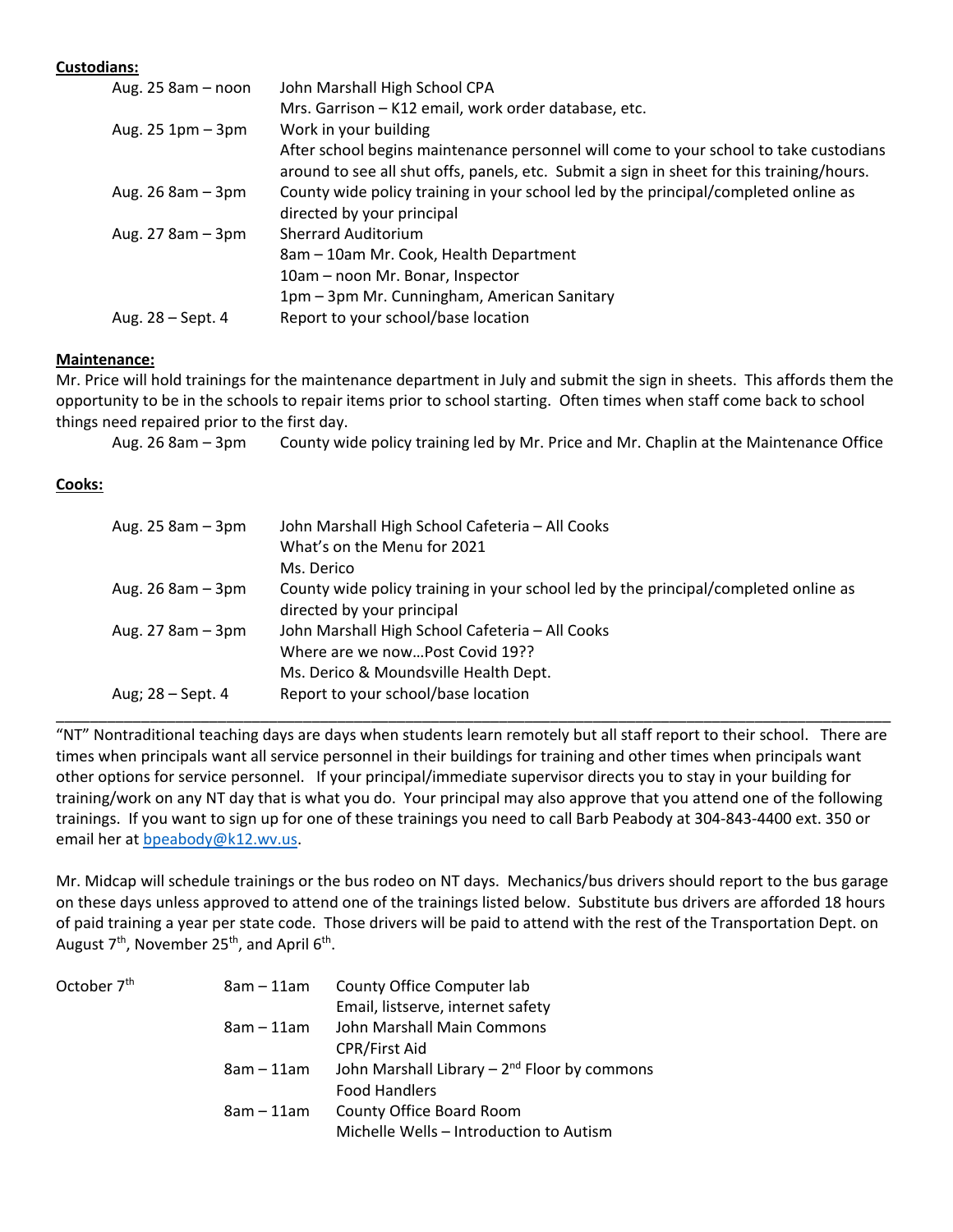|                           | $12pm - 3pm$ | John Marshall Main Commons<br>CPR/First Aid                              |
|---------------------------|--------------|--------------------------------------------------------------------------|
|                           | $12pm - 3pm$ | John Marshall Library $-2^{nd}$ Floor by commons                         |
|                           |              | <b>Food Handlers</b>                                                     |
|                           | $12pm-3pm$   | County Office Board Room                                                 |
|                           |              | Melissa Glasgow - What is Applied Behavior Analysis<br><b>Bus Garage</b> |
|                           | $8am - 3pm$  | Transportation Dept. only - Review COVID Procedures/Trainings            |
| November 25 <sup>th</sup> | $8am - 11am$ | County Office Board Room                                                 |
|                           |              | Stacey Shay - Understanding Verbal Behavior                              |
|                           | $8am - 11am$ | County Office Computer Lab                                               |
|                           |              | Programs used in schools                                                 |
|                           | $12pm-3pm$   | County Office Board Room                                                 |
|                           |              | Cindy Lawther - Being a Good Communication Partner to an AAC User        |
|                           | $8am - 3pm$  | Fairgrounds                                                              |
|                           |              | First Aid/CPR - Transportation Dept. only                                |
| December 23rd             | $8am - 11am$ | County Office Computer lab                                               |
|                           |              | Microsoft Office                                                         |
|                           | $8am - 11am$ | John Marshall Main Commons                                               |
|                           |              | CPR/First Aid                                                            |
|                           | $8am - 11am$ | John Marshall Library $-2^{nd}$ Floor by commons                         |
|                           | $8am - 11am$ | <b>Food Handlers</b>                                                     |
|                           |              | County Office Board Room                                                 |
|                           | $8am - 11am$ | Sensory Strategies w/ Amanda Franko<br>Hilltop Gym                       |
|                           |              | CPI refresher w/ Melody Burke                                            |
|                           | $12pm - 3pm$ | John Marshall Main Commons                                               |
|                           |              | CPR/First Aid                                                            |
|                           | $12pm - 3pm$ | John Marshall Library - 2 <sup>nd</sup> Floor by commons                 |
|                           |              | <b>Food Handlers</b>                                                     |
|                           | $12pm - 3pm$ | County Office Board Room                                                 |
|                           |              | Cary Baker - Social Skills Instruction                                   |
|                           | $12pm - 3pm$ | Hilltop Gym                                                              |
|                           |              | CPI refresher w/ Melody Burke                                            |
|                           | $8am - 3pm$  | <b>Bus Garage</b>                                                        |
|                           |              | Computer/email trainings by County IT Dept. - Transportation Dept. only  |
| February 17th             | $8am - 11am$ | County Office Computer lab                                               |
|                           |              | Programs used in schools                                                 |
|                           | $8am - 11am$ | John Marshall Main Commons                                               |
|                           |              | CPR/First Aid                                                            |
|                           | $8am - 11am$ | John Marshall Library $-2^{nd}$ Floor by commons                         |
|                           |              | <b>Food Handlers</b>                                                     |
|                           | $8am - 11am$ | County Office Board Room                                                 |
|                           |              | Lara Himrod - Data Collection                                            |
|                           | $12pm - 3pm$ | John Marshall Main Commons                                               |
|                           |              | CPR/First Aid                                                            |
|                           | $12pm - 3pm$ | John Marshall Library $-2^{nd}$ Floor by commons                         |
|                           |              | <b>Food Handlers</b>                                                     |
|                           | $12pm-3pm$   | County Office Board Room                                                 |
|                           |              | Megan Roberts - Enhancing Communication with iPads                       |